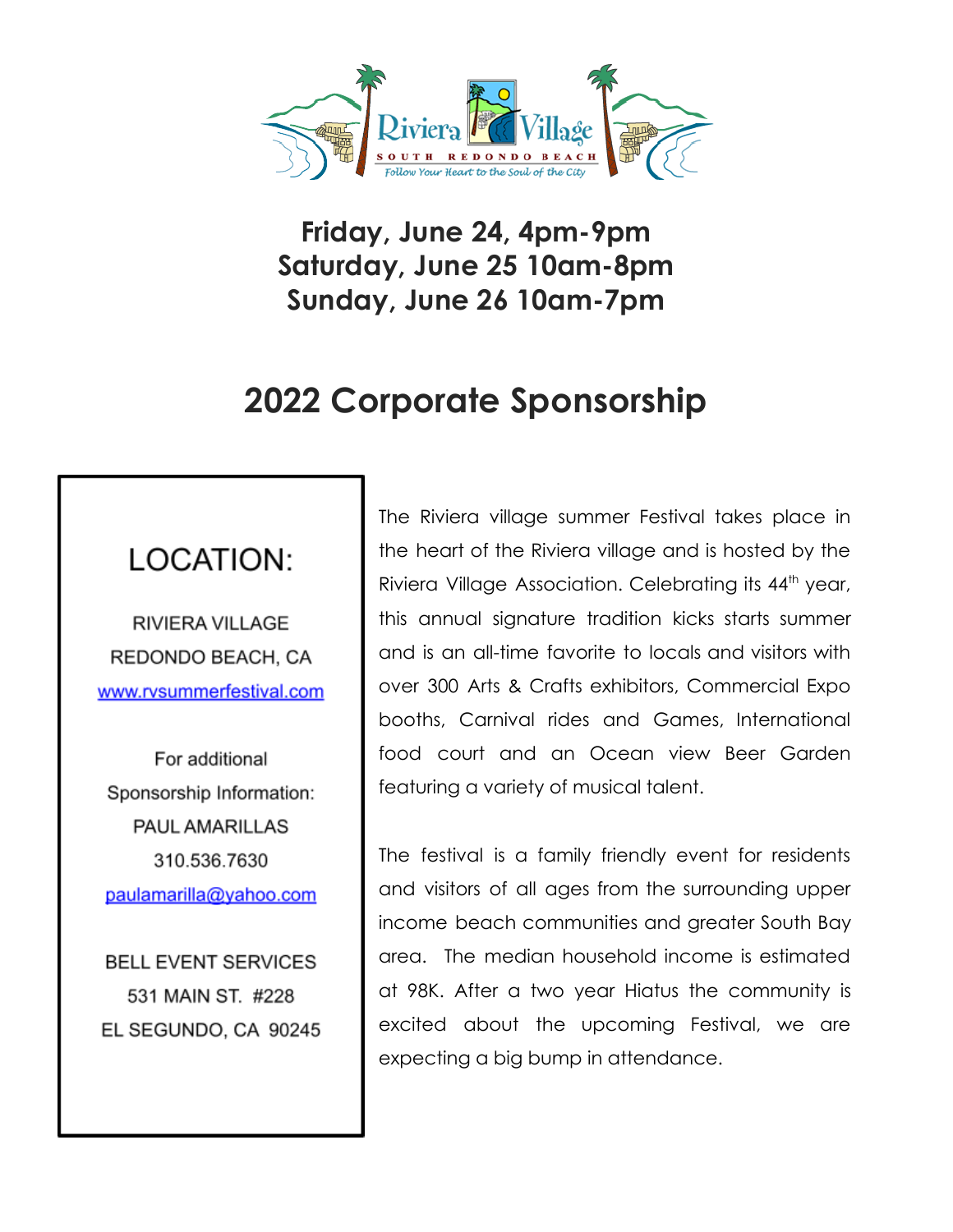

# **2022 Corporate Sponsorship**

#### EXCLUSIVE SPONSORSHIP \$15,000

CATEGORY EXCLUSIVITY PARTNERSHIP HIGH VISIBILITY PREMIER CENTER AREA EXHIBITOR SPACE COMPANY LOG INCLUSION ON ALL PRE-EVENT PROMOTIONAL MARKETING COMPANY LOGO PROMINENTLY FEATURED ON FESTIVAL STREET SIGNS AND BANNERS PROMINENT RECOGNITION ON ALL SIGNAGE, PRESS RELEASES, ADVERTISEMENT, SOCIAL MEDIA COMPANY LOGO PROMINENTLY FEATURED ON RVSF WEBSITE

#### DESIGNATED SUPPORTING SPONSOR \$10,000

HIGH VISIBILITY PROMINENT EXHIBITOR SPACE NAME RECOGNITION ON ALL PRE-EVENT PROMOTIONAL MARKETING INCLUSION ON ALL SIGNAGE, PRESS RELEASES, ADVERTISEMENT, SOCIAL MEDIA LOGO PLACED ON FESTIVAL STREET SIGNS AND BANNERS COMPANY LOGO INCLUDED ON RVSF WEBSITE

### ASSOCIATE SPONSOR \$5,000

PROMINENT CORNER EXHIBITOR SPACE (10X20) NAME RECOGNITION ON PROMOTIONAL MARKETING